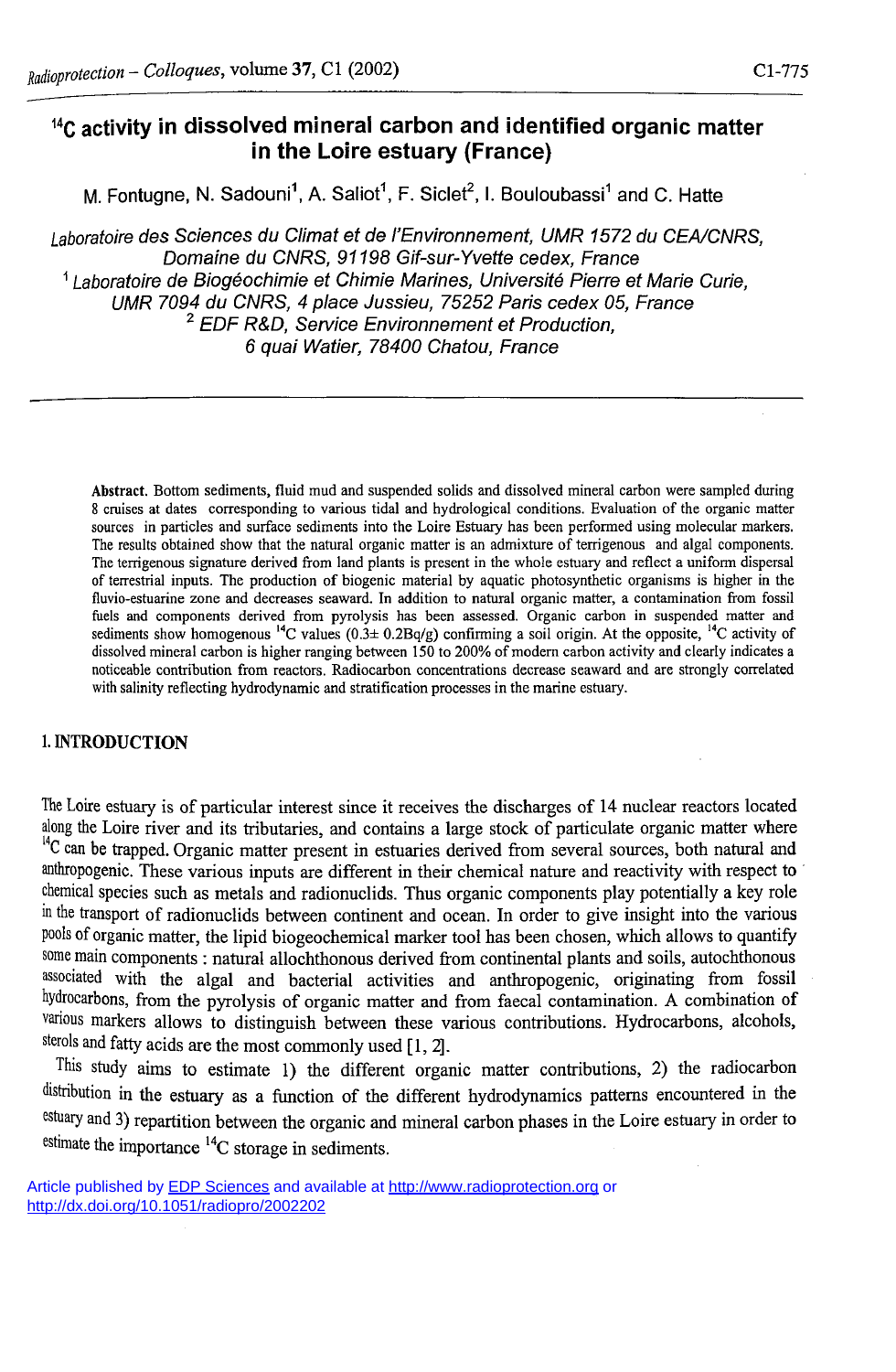#### **2. MATERIAL AND METHODS**

Samples were collected in 1998 and 1999 at different locations in the estuary in order to reflect the different hydrological patterns encountered in the estuary (fig-1). Periods of sampling during 1998 are July (samples 1, and 2) September (samples 3 and Mer) and in 1999, February (samples 4 and 5)  $M_{av}$ (samples 6) July (samples 7) and end of September (samples 8).



**Figure 1- Location of the sampling sites** 

#### **2.1. Organic matter identification**

At each station, particles obtained by *in-situ* water pumping and centrifugation, and superficial sediments\_collected using a grab or a surface corer were extracted by a mixture of organic solvents to recover total free lipids. The lipid extract was then separated into various fractions by column chromatography. Each fraction was analysed using a combination of gas chromatography (GC) and GC/mass spectrometry. For details, see Sadouni et al. [3]. The distribution of the various contributions can be first examined along the estuary, as a function of depth, river flow and tide by considering the concentration of the various tracers expressed as a function of total suspended matter or total organic carbon, OC. The latter reference is chosen. Another approach consists to convert some model marker concentrations in organic carbon using conversion factors given in the recent literature, which finally permits to evidence the respective changes in the organic matter speciation along the estuary with reference to OC. Conversion factors selected here are: long-chain fatty acids in the carbon range  $24-30$ for the natural allochthonous terrestrial inputs [4], polyunsaturated fatty acids with 20 and 22 carbon atoms for the algal carbon [5], branched fatty acids with 15 and 17 carbon atoms for the bacterial carbon [4], and the sterol coprostanol for the faecal carbon [6]. The difference between the total organic carbon and the sum of the characterised fractions, named mixed, consists of mixed inputs, anthropogenic contributions and macromolecular compounds.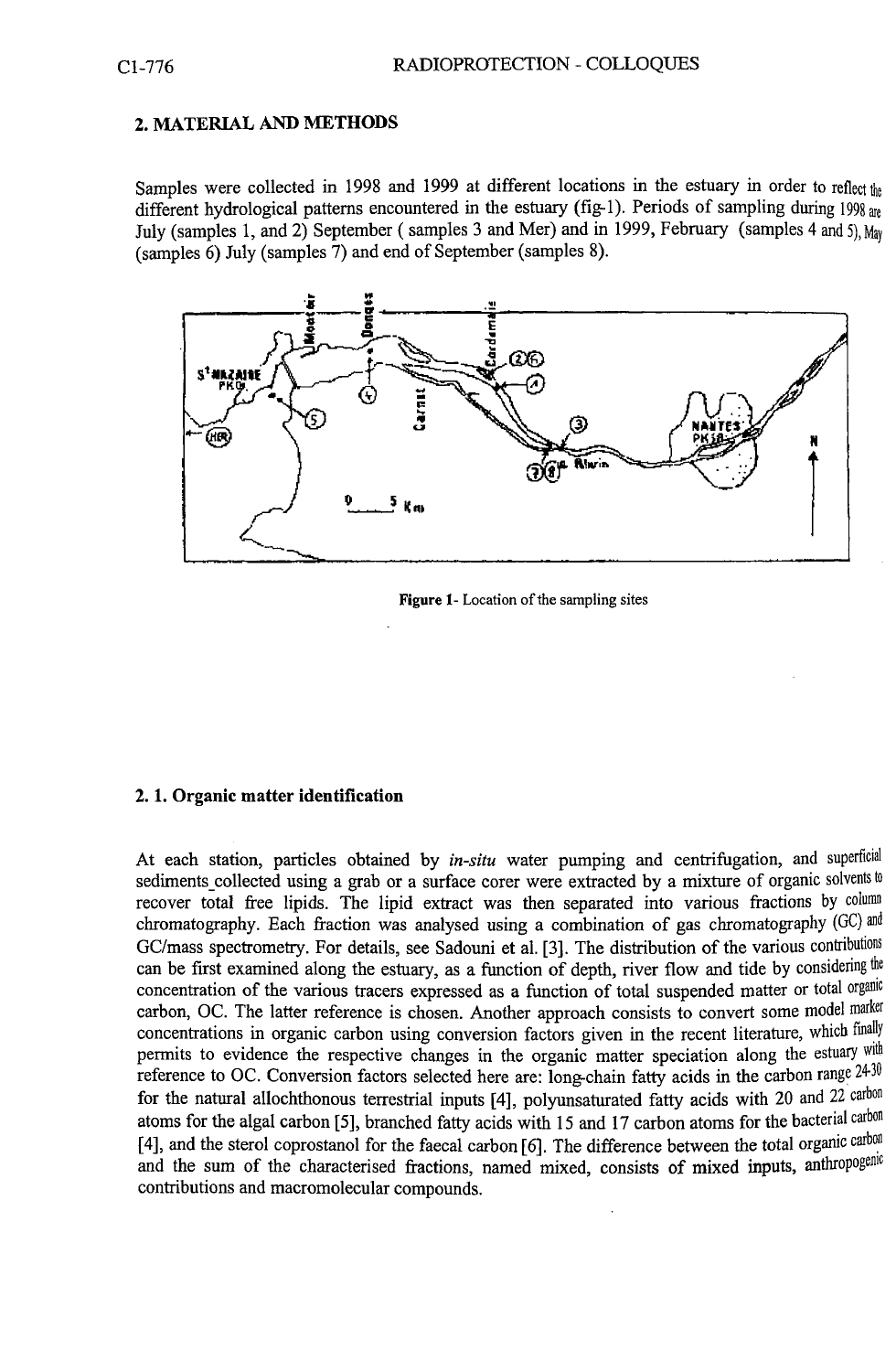### 2, 2 Isotopic studies

 $W<sub>alter</sub>$  samples were poisoned using  $HgCl<sub>2</sub>$  to prevent bacterial degradation of organic matter. Carbon dioxide was extracted from waters using procedures described by Bard et al. [7]. Stable carbon isotopic ratios of organic matter and total dissolved inorganic carbon (DIC) were measured using VG Optima  $_{\text{mass}}$  spectrometer. Results are expressed versus PDB standard with an absolute precision of 0.1% for  $_{\text{organic}}$  samples and 0.15‰ for DIC. Organic carbon contents were measured using a Carlo Erba NA 1500 Elementary Analyser with a relative precision of 1%. <sup>14</sup>C activity of DIC was determined using Accelerator Mass Spectrometry (AMS) facilities at Gif and <sup>14</sup>C activity of particulate organic matter and sediment was measured using B-counting method. Results are expressed in Percent Modern Carbon [8] (100% pMC is the <sup>14</sup>C activity of year 1950 equivalent to  $0,226Bq/g$ ).

### 3, RESULTS AND DISCUSSION

#### 3.1 **Organic matter characterization**

The results obtained show that the natural organic matter is an admixture of terrigenous, algal and microbial components. The terrigenous signature as a function of organic carbon is present in the whole estuary and reflects a uniform dispersal of terrestrial inputs. The production of biogenic material by aquatic microorganisms is high in the fluvio-estuarine zone and decreases seawards. In addition to natural organic matter, a contamination from fossil oils and components derived from pyrolysis is also present. The distribution profiles of inputs from fossil oils show a relatively homogeneous input along the estuary with some snap shots in the internal part of the estuary. Concentrations of coprostanol vary by a factor of ~6 along the estuary, with snap shots in the internal estuary.

Table 1 shows the contributions of different characterisable organic matter components to the total organic carbon in %. The natural terrigenous component is predominant in all types of particle, but highly variable, from a few to  $\sim$  70% of OC. The vertical distribution of this component evidences its high correlation with fine particles at mid-depth. The marine reference is characterised by a rather low contribution due to the dilution by the algal marine carbon. The terrigenous component shows marked differences by a factor of 3 between high tide and low tide during high flood in the internal estuary. In sediments we notice an enrichment at Le Pellerin (26%) and at Cordemais (34%). The algal component derived from photosynthesis of diatoms varies between 0.1 and ~ 5% of OC. Higher values are found in the surface particles at the marine reference, whereas lower values are observed in bottom particles. Small-size particles at mid-depth are also characterised by a high biological activity as found for the terrigenous component. The total phytoplanktonic component evaluated from chlorophyll *a*  concentrations is higher, from 5 to up to 30%, enhancing that other microorganisms than diatoms can develop in different part of the estuary. The bacterial component represents 0.4 to ~ 8% of OC. Higher variations occur in mid-depth particles with a maximum at high flood at the marine reference. There is a good correlation between algal and bacterial components. The faecal carbon is low, less than 3% along the estuary.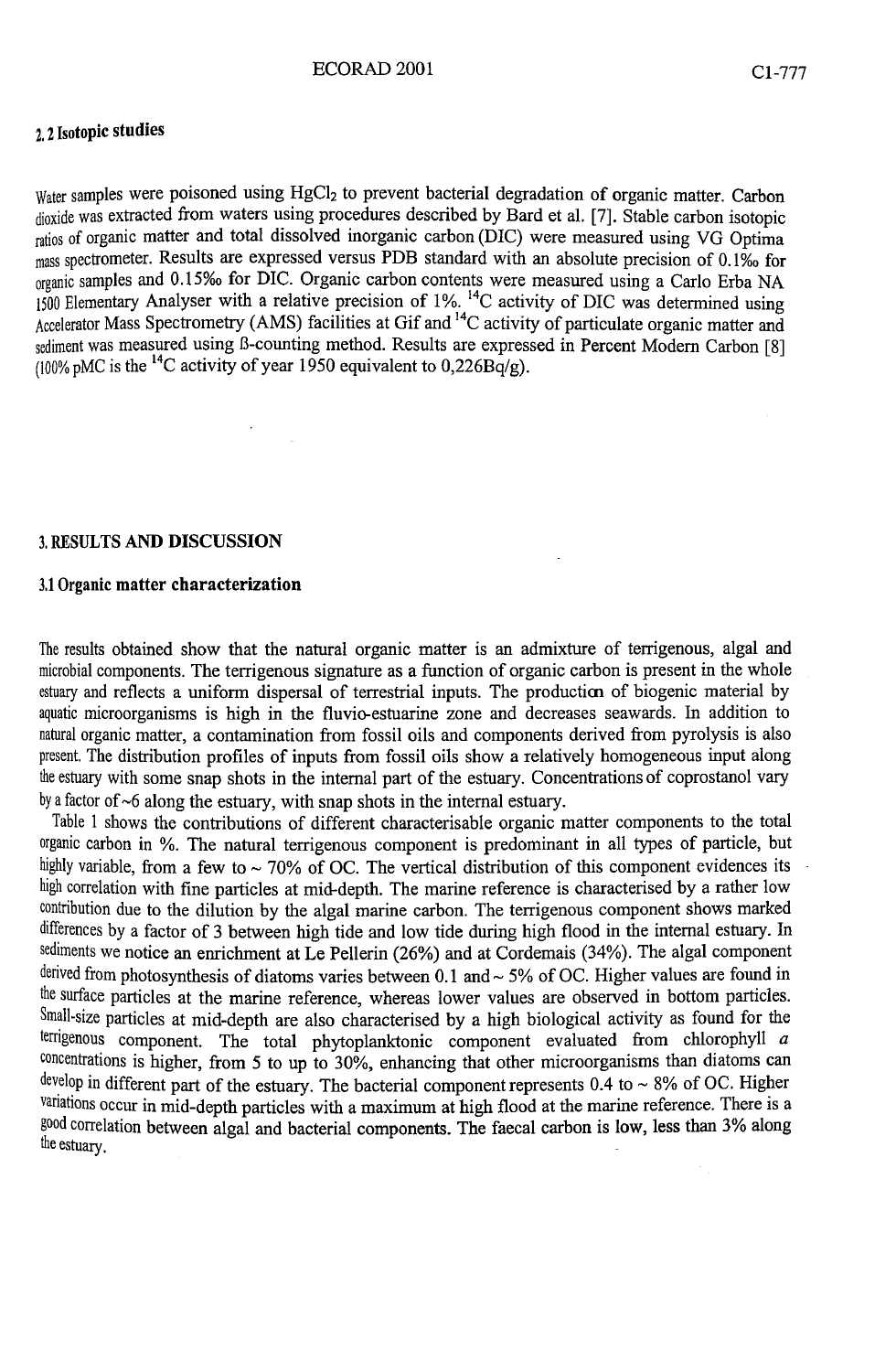|                 |      | Surface particles |      | Mid or half depth particles |         |      |      | Cream mud particles |      | <b>Sediments</b> |       |
|-----------------|------|-------------------|------|-----------------------------|---------|------|------|---------------------|------|------------------|-------|
| <b>Stations</b> | 3FS  | 2PS               | Mer  |                             | 3PM 2PM | 4BM  | 40M  | 3PC                 | IPC  | 3PF              | $\Pi$ |
| Bacterial       | 0.4  |                   |      | 0.6                         |         |      |      |                     |      |                  |       |
| Terrigenous     | 16.7 | 25.5              | 5.8  | 45                          | 38.5    | 20.8 | 68.6 | 10.6                | 14   | 26.4             | 34.1  |
| Faecal          | 0.5  | 0.4               | 0.4  | 0.4                         | 0.6     |      | 2.8  | 0.3                 | 0.3  | 0.3              | 0.5   |
| Algal           | 0.29 | 1.08              | 5.2  | 1.75                        | 2.8     | 2.6  | 4.8  | 0.16                | 0.17 | 0.43             | 0.81  |
| Mixed           | 82.2 | 69.8              | 87.7 | 52.3                        | 56      | 73.1 | 15.7 | 88.2                | 84.4 | 71.8             | 62.6  |

**Table 1- Contributions of different characterisable organic matter components to the total organic carbon in %.** 

## **3.2 Dissolved inorganic carbon**

Results are reported in table 2. Different procedures were used during sampling, however no differences between centrifuged, filtered or not filtered samples were observed.  $\delta^{13}C_{\text{DIC}}$  ranges between -0.1 (marine source) and -17.6**%o.** Four samples (2PM,4BM, 6PF 7PS) were obviously contaminated due to a incomplete poisoning. Sample 3PC was also discarded because of contamination by carbonate microparticles. According to previous studies [9],  $\delta^{13}C_{\text{DIC}}$  is strongly correlated (r=0.95, n=30) with salinity reflecting mixing between marine and fluvial waters.

**Table 2** - Organic carbon contents, "C activity and stable carbon isotope composition of dissolved inorganic carbon (DIC), **suspended particulate organic matter and sediments. Nomenclature of sample: P &Q and B refer to high and low tide respectively, F & J for intermediate patterns. S, M, C, F refers to surface, half-depth, mud cream, bottom (sediment) samples respectively.** 

| <b>Dissolved Inorganic Carbon</b> |       |                 |                      |          |                  |           | Particulate Organic Carbon |                       | Sediments              |           |                 |          |
|-----------------------------------|-------|-----------------|----------------------|----------|------------------|-----------|----------------------------|-----------------------|------------------------|-----------|-----------------|----------|
| pMC<br>Sample                     |       | $\delta^{13}$ C |                      |          | Sample %Corg pMC |           | $a^{13}C$                  | Sample                | %Corg pMC              |           | $\delta^{13}C$  |          |
|                                   | %     |                 |                      | $\%$ o   |                  |           | %                          | $\mathbf{v}_{\rm ex}$ |                        |           | ℁               | ٧.       |
| 1PM                               | 127.8 | Ŧ               | 0.9                  | $-6.81$  | 1PC              | 4.1       | $124.6 \pm 0.6$            | $-26.62$              | <b>PAIMBOEUF</b>       |           |                 |          |
| 1PS                               | 134.2 | $\pm$           | 0.9                  | $-9.05$  | 1PF              | 2.9       | $133.0 \pm 1.2$            | $-26.02$              | ICP0                   | 2.3       | $125.7 \pm 0.5$ | $-25.10$ |
| 2PM                               | 185.4 | $\pm$           | 1.1                  | $-11.58$ | 1PM              | 3.2       | $124.5 \pm 0.9$            | $-25.75$              | <b>1CP2</b>            | 1.9       | $1211 \pm 0.8$  | $-26.05$ |
| 2PS                               | 188.9 | $\pm$           | $\blacksquare$       | $-9.28$  | 1PS              | 3.8       | $128.5 \pm 0.9$            | $-28.30$              | 1CP3                   | 0.7       | 86.4 ± 0.5      | $-25.58$ |
| 3PC                               | 160.2 | ÷               | 1.3                  | $-3.46$  | 2PC              | 2.9       | $126.1 \pm 0.7$            | $-26.55$              | <b>1CP4</b>            | 0.6       | $0.75 \pm 0.7$  | $-25.51$ |
| 3PM (Filtré)                      | 182.2 | ÷               | 1.1                  | $-10.44$ | 2PF              | <b>ND</b> | $127.4 \pm 0.7$            | $-25.63$              | <b>MIGRON</b>          |           |                 |          |
| 3PS (Ap. Centrif.)                | 179.8 | $\pm$           | 1.2                  | $-10.45$ | 2PM              | 3.0       | $129.8 \pm 0.5$            | $-25.58$              | 1CM1                   | 2.2       | $128.0 \pm 0.5$ | $-25.89$ |
| 3PS (Av. Centrif.)                | 182.9 | $\pm$           | 1.1                  | $-10.33$ | 2PS              | 3.1       | $138.0 \pm 0.7$            | $-25.68$              | 1CM <sub>2</sub>       | <b>ND</b> | $124.8 \pm 0.6$ | $-26.00$ |
| 3PS (Filtré)                      | 182.9 | $\bullet$       | $\ddot{\phantom{1}}$ | $-10.38$ | 3PC              | 4.0       | $138.6 \pm 0.3$            | $-26.65$              | 1CM3                   | 3.1       | $126.9 \pm 0.6$ | $-26.25$ |
| 4BM                               | 115.6 | $\pm$           | 0.8                  | $-14.76$ | 3PF              | 2.9       | $126.4 \pm 0.5$            | $-25.65$              | <b>BELLEVUE</b>        |           |                 |          |
| 4QC                               | 123.4 | $\bullet$       | 0.9                  | $-6.16$  | 3PM              | 2.3       | $149.1 \pm 0.9$            | $-26.32$              | B.1                    | 2.8       | $138.4 \pm 0.5$ | $-26.30$ |
| 4QF                               | 133.4 | $\bullet$       | 1.8                  | $-10.15$ | 3PS              | 2.3       | $147.6 \pm 0.6$            | $-26.63$              | <b>B. 2 PONT AMONT</b> | 2.1       | $132.4 \pm 0.5$ | $-26.08$ |
| 4QM                               | 115   | ÷.              | 0.8                  | $-3.54$  | 48M              | 3.4       | $133.5 \pm 0.7$            | $-26.01$              | THOUARÉ                |           |                 |          |
| 4QS                               | 135.5 | Ŧ               | 0.9                  | $-9.99$  | 4QC              | 1.7       | $133.5 \pm 0.7$            | $-26.31$              | THOUARE 1              | 2.3       | $149.8 \pm 0.9$ | $-25.99$ |
| 5JS                               | 110   | $\pm$           | 0.8                  | $-3.61$  | 4QF              | 2.2       | $131.4 \pm 0.7$            | $-26.43$              | THOUARE 2              | <b>ND</b> | $124.1 \pm 0.9$ | nd       |
| 5PC                               | 115.3 | Ŧ.              | 0.8                  | 2.00     | 4QM              | 1.1       | $125.0 \pm 0.6$            | $-26.30$              | <b>THOUARE 3</b>       | 2.1       | $153.1 \pm 0.7$ | $-26.50$ |
| 5PS                               | 109.8 | $\pmb{\pm}$     | 0.8                  | $-4.11$  | 5JS              | 0.7       | $116.7 \pm 0.8$            | $-27.56$              | THOUARE 4              | 1.9       | $139.6 \pm 0.8$ | $-26.07$ |
| 6FM                               | 152   | Ŧ               | 1                    | $-10.06$ | 5PC              | 2.4       | $129.6 \pm 0.6$            | $-26.14$              | THOUARÉ                |           |                 |          |
| 6PC                               | 134.2 | $\star$         | 0.9                  | $-12.04$ | 5PF              | 2.5       | $126.6 \pm 0.5$            | $-25.86$              | <b>PAIMBOEUF CH.</b>   |           |                 |          |
| 6PF                               | 161.3 | Ŧ               | 1.1                  | $-17.46$ | 5PS              | 2.6       | $125.0 \pm 0.8$            | $-27.29$              | <b>1CQ2</b>            | 1.4       | $128.7 \pm 0.6$ | $-26.68$ |
| 6PM                               | 139.4 | $\ddagger$      | 0.8                  | $-10.39$ | 6FM              | 2.0       | $121.1 \pm 0.4$            | $-26.39$              | <b>MER</b>             |           |                 |          |
| 6PS                               | 144.6 | Ŧ               | 0.9                  | $-10.37$ | 6PC              | 1.8       | $127.2 \pm 0.6$            | $-26.56$              | <b>MER</b>             | 3.3       | $101.9 \pm 0.6$ | $-20.06$ |
| 7FM                               | 194.4 | $\pm$           | $\blacktriangleleft$ | 9.86     | 6PF              | 2.4       | $123.8 \pm 0.7$            | $-26.58$              | Can. Martinlère        |           |                 |          |
| 7FS                               | 192.8 | $\pm$           | 1.1                  | $-9.68$  | 7FM              | 2.6       | $129.9 \pm 0.6$            | $-26.51$              | 3CE1                   | 2.7       | $127.6 \pm 0.9$ | $-25.94$ |
| 7PC                               | 156.9 | ÷               | 0.9                  | $-11.53$ | 7FS              | 2.5       | $133.1 \pm 0.6$            | $-26.47$              | 3CE2                   | 1.2       | $116.3 \pm 0.7$ | $-26.49$ |
| 7PM                               | 194.1 | ±,              | 1.1                  | $-10.24$ | 7PC              | 2.6       | $127.2 \pm 0.6$            | $-25.99$              | 3CE3                   | 2.0       | $132.0 \pm 0.6$ | $-25.86$ |
| 7PS                               | 149.4 | Ŧ               | $\mathbf{f}$         | $-15.95$ | 8BC              | 2.9       | $131.3 \pm 0.4$            | $-26.40$              | Chen. Navigation       |           |                 |          |
| 8BM                               | 128.3 | $\pm$           | 0.9                  | $-10.16$ | 8BF              | 2.1       | $132.1 \pm 0.6$            | $-26.18$              | 3CF1                   | 1.3       | $96.6 \pm 0.7$  | $-25.41$ |
| 8FM                               | 153.2 | $\pm$           | $\mathbf{1}$         | $-10.72$ | 8FM              | 3.5       | $133.1 \pm 0.5$            | $-26.42$              | 4CF1                   | 2.3       | $124.2 \pm 0.4$ | $-26.05$ |
| 8FS                               | 134.4 | $\pm$           | 0.8                  | $-9.56$  | 8FS              | 3.4       | $137.1 \pm 0.4$            | $-26.29$              | 4CG1                   | 2.0       | $123.0 \pm 0.6$ | $-26.14$ |
| 8PC                               | 146.7 | $\pm$           | 1                    | $-10.45$ |                  |           |                            |                       |                        |           |                 |          |
| 8PM                               | 206.4 | ±               | 1                    | $-10.65$ |                  |           |                            |                       |                        |           |                 |          |
| 8PS                               | 203.3 | Ŧ               | 1.2                  | $-11.08$ |                  |           |                            |                       |                        |           |                 |          |
| <b>MER</b>                        | 107.2 | $\pm$           | 0.7                  | $-0.19$  |                  |           |                            |                       |                        |           |                 |          |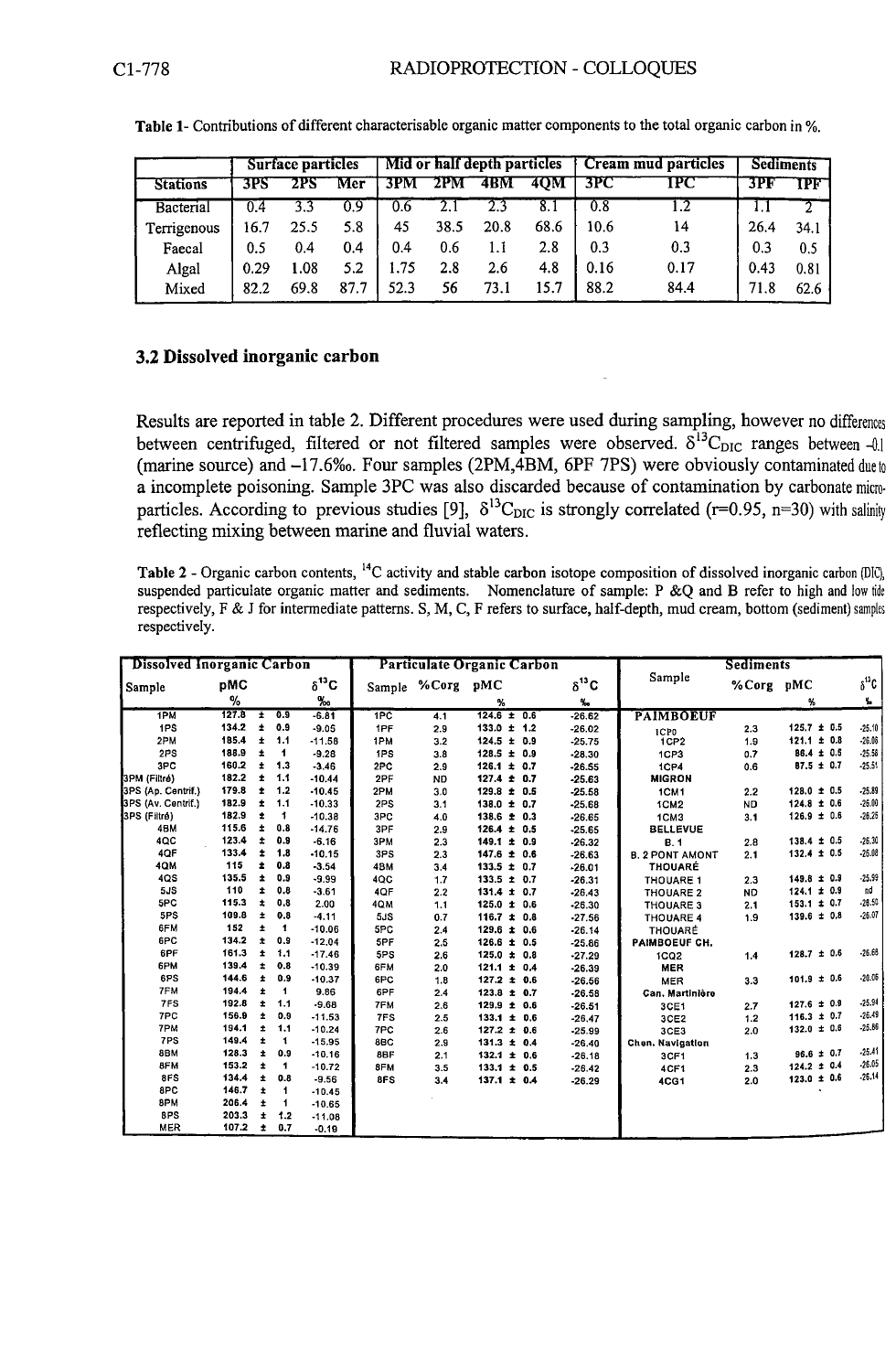#### ECORAD 2001 Cl-779

 $\rm{^{14}C_{\rm{DIC}}}$  activity varies between 107 and 206% the highest values being encountered for low salinity waters. Excluding the marine value (MER sample) the mean value is 154,6%. Due to stratification of water at the mouth of estuary, surface samples activity present higher activity than bottom ones that reflect marine influences. Due to diversity of hydrological pattern and sampling periods (different tide <sub>periods</sub>, flood or low water) no relationship between our "C data and hydrological parameters may be  $\epsilon_{\text{stablished}}$ , however it can be considered as a general rule that water  $\rm^{14}C_{DIC}$  activity decreases with increasing salinity. All the  $^{14}C$ values are higher than the present natural equilibrium value ( $PMc=110$ ) between atmospheric CO<sub>2</sub> and fluvial waters, and, higher than surface marine waters  $\phi$ MC  $=$ 105). These observations clearly indicate <sup>14</sup>C inputs from the nuclear reactors located upstream in the Loire river.

#### **3 . 3 Organic carbon in suspended matter and sediments**

Results are reported in table 2. Organic carbon contents of suspended matter (SM) range from 0.7 to 4,1% with a mean value of 2,6% in good agreement with concentrations measured [10] in the macrotidal Gironde estuary (SW France). The <sup>14</sup>C activity in organic carbon of sediment and suspended matter (SM) show smaller variations compared to  ${}^{14}C_{\text{DIC}}$  activity and range between 86,5 to 153 and 116,7 to 149,1% respectively. The mean values from surface sediment and suspended matter are quite similar:130.3  $\pm$  9.8 ‰ and 130.4 $\pm$  6.9% respectively. The general trend, as observed for <sup>14</sup>C<sub>DIC,</sub> is that deep SM samples present lower <sup>14</sup>C activity compared to surface water ones. This is in agreement with what is known about estuarine dynamics (re-working of surface sediments, mixing between old SM of the "bouchon vaseux" and recently produced organic matter, and re-deposition). The <sup>14</sup>C activity of organic carbon is significantly lower than that observed from dissolved inorganic carbon but higher than present atmospheric  $^{14}C$  activity (110%). This results from the mixing of SM from different origins: soil erosion, vegetation production on the river-banks and phytoplankton, marine organic carbon and erosion of the geological substratum. These different sources, contributing with unknown proportions to the S M load, have different radiocarbon activity ranging from 0% (geological formation) to 200**%o** from soils which have been formed at the beginning of the sixties' during the atmospheric thermonuclear experiments. However, comparison with  ${}^{14}C$  activities measured [11] in sediment and SM of the Gironde suggested that Loire estuary SM are predominantly from pedological origin.

#### 4. CONCLUSIONS

The distribution of <sup>14</sup>C in the Loire estuary clearly shows that organic and mineral carbon are differently affected by <sup>14</sup>C releases from nuclear reactors. Mineral carbon (DIC) show higher <sup>14</sup>C activity ranging between 100 and 200% of pre-nuclear period natural abundance. The <sup>14</sup>C distribution is strongly linked with salinity variation reflecting mixing processes between marine and fluvial waters. Radiocarbon concentrations in water depend on stratification processes in the estuary and amplitude of tide and river flow. At the opposite, organic carbon in surface sediment and suspended matter present radiocarbon activity rather constant compatible with that given by recent soil erosion. The lower  ${}^{14}C$  activity values compared to the dissolved organic carbon suggest that phytoplankton recently produced has not a significant input in the organic matter stock or is weakly affected by <sup>14</sup>C from nuclear origin. These